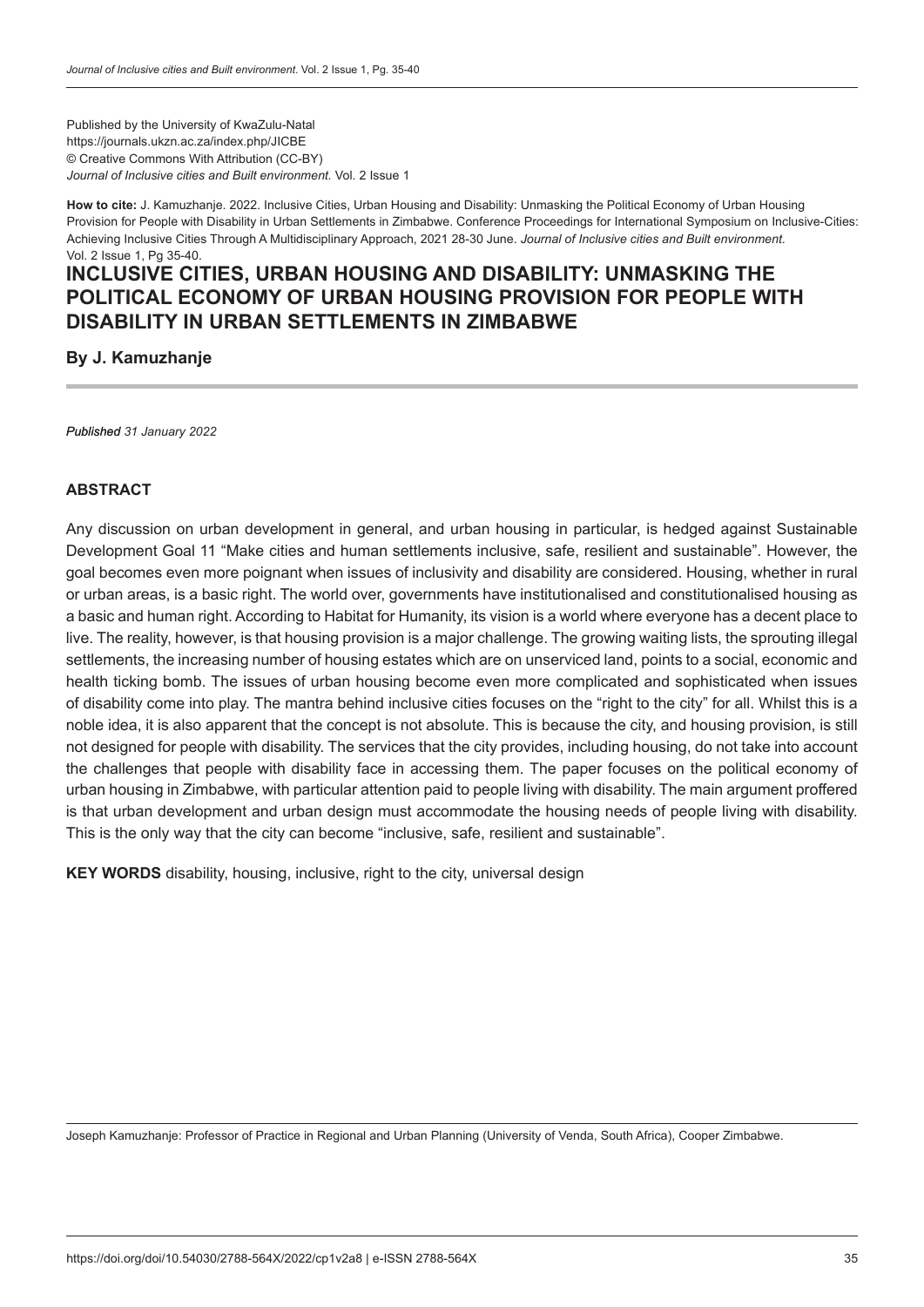#### **1. INTRODUCTION**

Sustainable Development Goal 11 expresses the need for cities and human settlements to be inclusive, safe, resilient, and sustainable. Indicator 11.2 states that, "By 2030, provide access to safe, affordable, accessible and sustainable transport systems for all, improving road safety, notably by expanding public transport, with special attention to the needs of those in vulnerable situations, women, children, persons with disabilities (my bold and underline) and older persons. The Vancouver Declaration on Human Settlements (1976) echoes the same sentiments, "…..there is need for awareness of and responsibility for increased activity of the national governments and the international community, aimed at mobilization of economic resources, institutional changes and international solidarity by:….creating more liveable, attractive and efficient settlements which recognize human scale, the heritage and culture of people and the special needs of disadvantaged groups especially children, women and the infirm…"

The word "inclusive" appears more times (7) than any other word in the 17 SDG goals. This does not include the number of times when it is indirectly referred to and replaced by words such as "all". If anything, this points to the focus of the sustainable development agenda till 2030, which is to ensure that every person gets an equal chance and opportunity in every sphere of life. The plight of the people living with disability has been worsened by the fact that the rate of urbanisation has increased at unprecedented levels. Between 1990 and 2015, the rate of urbanisation has increased from 33.9% to 57.1% and is projected to continue increasing as rural poverty continues to manifest itself. This has put a lot of pressure on the provision for services, especially housing, but has also created a situation where the needs and priorities of the disadvantaged members of the urban settlements as their issues are not always at the top of the development agenda.

#### **2. THE RIGHT TO THE CITY**

The concept of the right to the city was popularised by Lefebvre (1968) and in later writings by Schmid (2017), Harvey (2008) and Purcell (2002). According to Lefebvre, the right to the city was far more than the individual liberty to access urban resources: "it is a right to change we by changing the city. It is, moreover, a common rather than an individual right since this transformation inevitably depends upon the exercise of a collective power to reshape the processes of urbanization. The freedom to make and remake our cities and ourselves is, I want to argue, one of the most precious yet most neglected of our human rights". The advocacy for the right to the city was a rejoinder to what was seen as a "crisis of the city." The crisis consisted primarily of a tendency towards the homogenization of lifestyles and an engineering and colonization of daily life. According to Lefebvre, this situation was untenable, and he therefore "demanded" the right to the city which meant that every citizen had the right not to be displaced into a space produced for the specific purpose of discrimination.

According to Harvey, the right to the city is more than just people being able to access the goods and services that city offers. He contends that the right to the city is a right "to change ourselves by changing the city more after our heart's desire. It is, moreover, a collective rather than an individual right since changing the city inevitably depends upon the exercise of a collective power over the processes of urbanization. The freedom to make and remake ourselves and our cities is, I want to argue, one of the most precious yet most neglected of our human rights." Habitat III (2016) takes this argument even further by making the observation that in the concept of cities for all (right to the city), "there is need) to promote inclusivity and ensure that all inhabitants, of present and future generations, without discrimination of any kind, are able to inhabit and produce just, safe, healthy, accessible, resilient, and sustainable cities and human settlements, as a common good that essentially contributes to prosperity and quality of life. This is based on a peoplecentred vision of cities as places that strive to quarantee a decent and full life for all inhabitants."

According to Magidimisha, Chipungu and Kamuzhanje (2019), the concept of the right to the city should be supported in no small measure by the idea of social justice. Discussing the city and housing development and, quoting Rawls (1971) the authors contend that social justice should be viewed as a systematic form of justice applied to society as a whole with an emphasis on equal distribution of resources on the basis of individual requirements, but with a focus on the disadvantaged and equality of opportunities. The key point about this view of social justice is the emphasis on the disadvantaged. This is important because they have normally been left out of the discussions, and this has meant that their issues have not been adequately addressed.

#### **3. THE RIGHT TO HOUSING**

The right to adequate housing is clearly recognized in international human rights law, including in the International Covenant on Economic, Social and Cultural Rights, which provides for "the right of everyone to an adequate standard of living for himself and his family including adequate food, clothing and housing, and to the continuous improvement of living conditions" (art. 11.1). Yet, well over one billion people live in precarious conditions in slums and informal settlements threatening their health and even their survival. In addition, some 100 million are homeless on any given day. Further millions are forcibly evicted or displaced from their homes every year. A gender analysis indicates that women are particularly affected, but women with disability are in an even more precarious position.

#### **4. UNIVERSAL DESIGN**

One concept which is very important in understanding inclusivity in urban environments is that of universal design. This is a concept popularised by Ronald Mace. According to Mace, universal design ensures that products and buildings can be used by virtually everyone, regardless of their level of ability or disability. Urban design means designing all products, buildings, and exterior spaces to be usable by all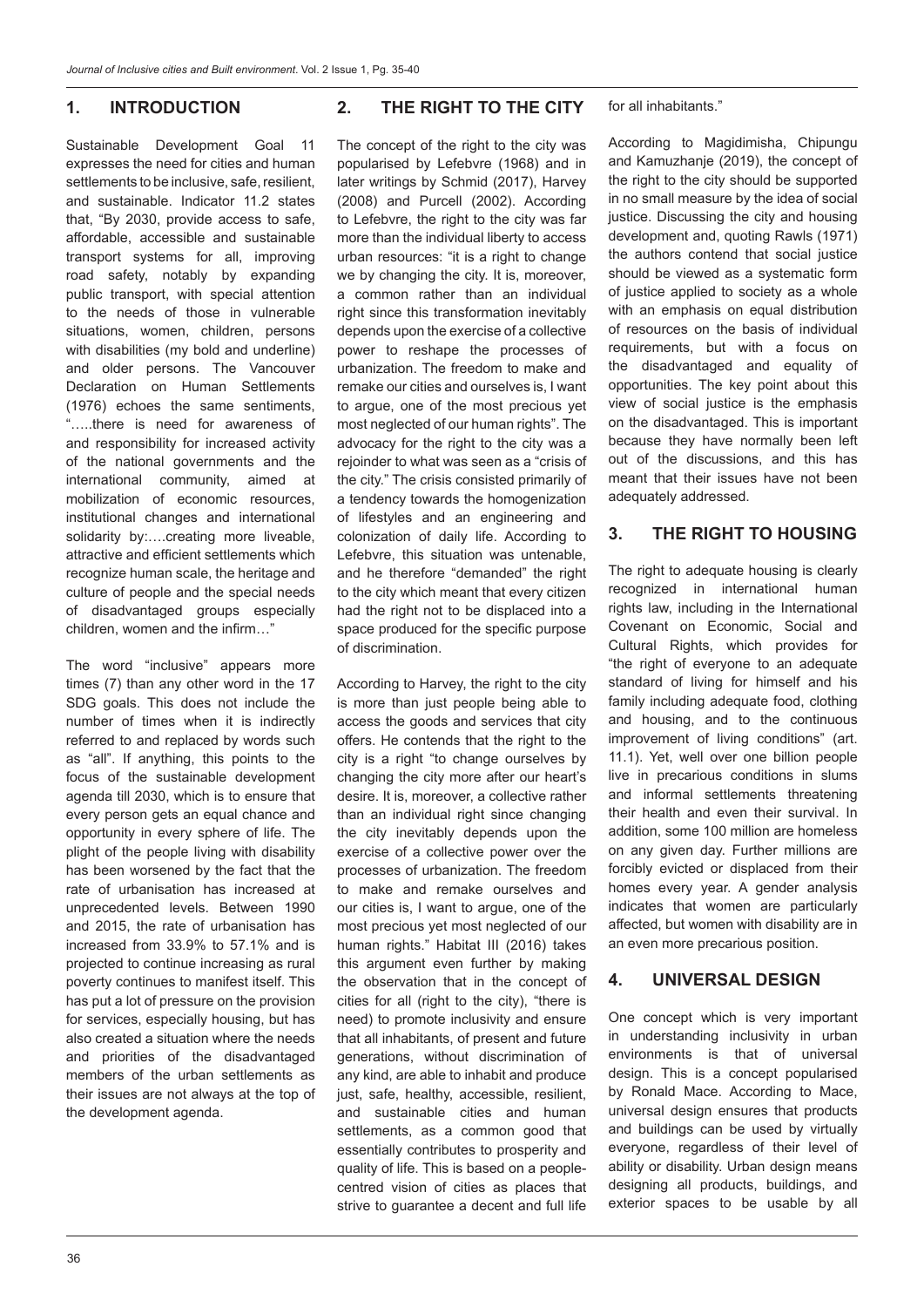people to the greatest extent possible, and is based on the following widely accepted principles:

- Disability is not a special condition of a few.
- It is ordinary and affects most of us for some part of our lives.
- If a design works well for people with disabilities, it works better for everyone.
- Usability and aesthetics are mutually compatible.

The concept of universal design suffers from a number of challenges, the primary one being that in most countries, most buildings, both public and private were not designed with disability in mind. Whilst the laws of those countries make provisions for adjustment orders, there is rarely the political and economic will to enforce these provisions. In most cases, it is the same governments that fall foul of their own laws because they do not have the resources to put in place the necessary and appropriate adjustments and measures. The implications for adhering to the concept of universal design are that this has to be done whilst respecting the seven common principles that are used to assess whether universal design has been achieved or not (Vermont, 2015): (i) equitable use (ii) flexibility in use (iii) simple and intuitive use (iv) perceptible information (v) tolerance of error (vi) low physical effort (vii) size and space for approach and use. The interesting observation about these principles is that if they are applied, they actually improve the performance of the city. These principles dovetail very well with the four key design principles for urban areas: safety, convenience, order, and aesthetics.

# **5. INCLUSIVITY IN HOUSING PROVISION**

The concept of inclusivity focuses on the need to make sure that the city is designed so that it meets the needs of all people and does not discriminate in terms of who should access the services offered. According to Kamuzhanje (2020), in Chipungu and Magidimisha (2020), inclusivity is made up of four pillars: accessibility, affordability, resilience and sustainability. The pillars can be represented diagrammatically as follow.

#### **Figure 1: The four pillars of inclusivity**



*Source: Author's construct, August 2020.*

An inclusive city, therefore, creates a safe, liveable environment with affordable and equitable access to urban services, social services, and livelihood opportunities for all the city residents and other city users to promote optimal development of its human capital and ensure the respect of human dignity and equality.

### **6. ISSUES FOR CONSIDERATION IN HOUSING PROVISION FOR PEOPLE WITH DISABILITY**

There are a number of critical issues that exclude people with disability from participating actively in the housing sector. This is against the background of an immense scale of the housing challenge (King, et.al., 2017). The urban population is expected to grow by about 2.5 billion people by 2050, and about 90 percent of this growth is expected to occur in Asia and Africa. The share of the population that is poor is growing in urban areas, compounding the pressure of population growth. The challenge is how to ensure that the needs and priorities of people with disability are taken into account.

#### **7. THE POLICY AND LEGISLATIVE FRAMEWORK**

One of Zimbabwe's pieces of legislation, the Disabled Persons Act Chapter 17:01 of 1992, defines a person living with disability as:

*...a person with a physical, mental or sensory disability, including a visual, hearing or speech functional disability, which gives rise to physical, cultural or social barriers inhibiting him from participating at an equal level with other members of society in activities, undertakings or fields of employment that are open to other members of society (Section 2).*

The rights and privileges of the people living with disability in Zimbabwe are enshrined in the Constitution of Zimbabwe (2013). According to Section 22 of the Constitution, Zimbabwe has committed itself to…. (1) recognise the rights of persons with physical or mental disabilities, in particular their right to be treated with respect and dignity, and (2)…within the limits of the resources available to them, assist persons with physical or mental disabilities to achieve their full potential and to minimise the disadvantages suffered by them. Specifically, clauses 22(3)(b) and 24 focus on consider the specific requirements of persons with all forms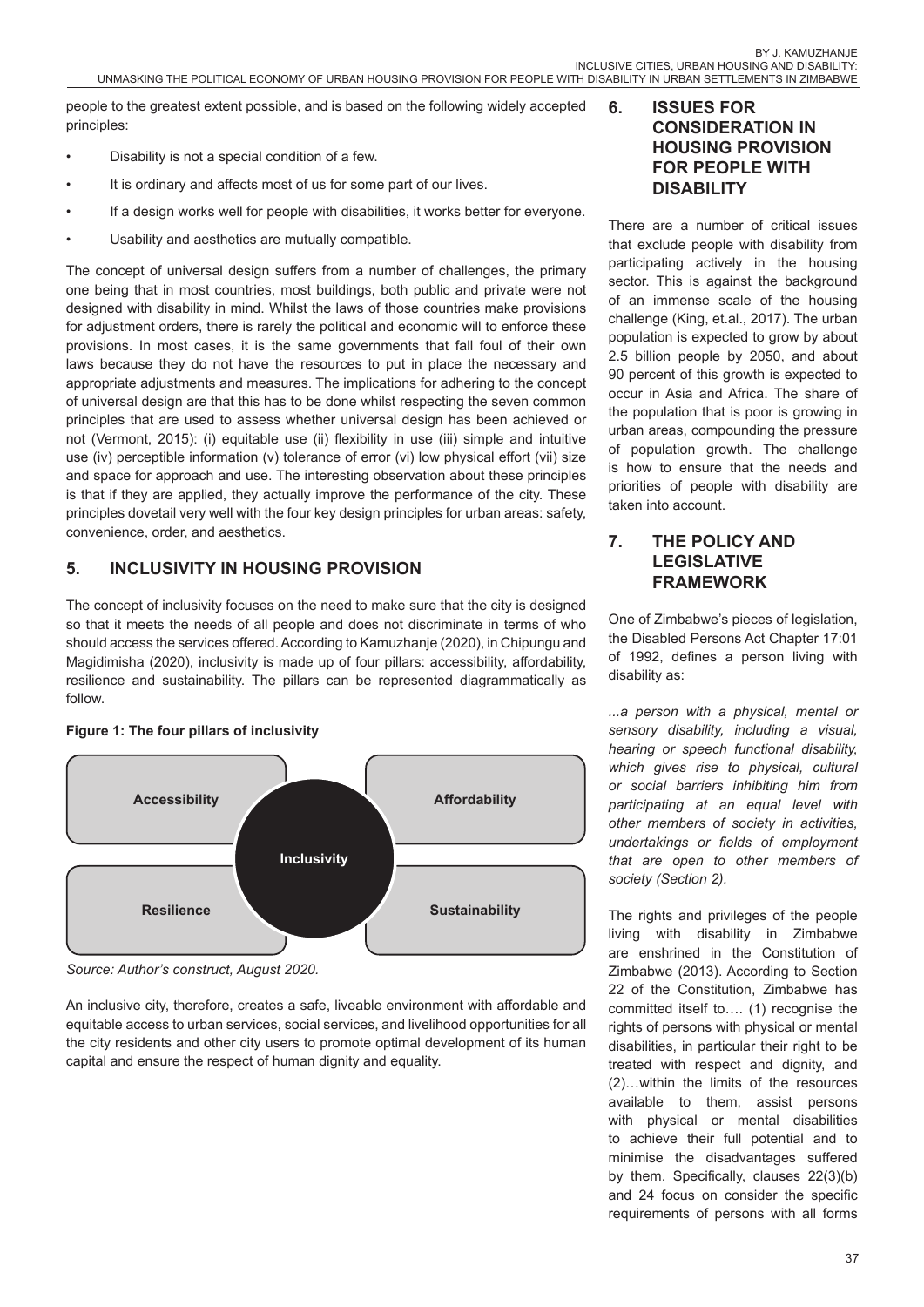of disability as one of the priorities in development plans and take appropriate measures to ensure that buildings and amenities to which the public has access are accessible to persons with disabilities, respectively.

The Zimbabwe National Human Settlements Policy (2019) advocates for local authorities to "liaise with national institutions leading on relevant social protection policies and standards so that their actions are sensitive to gender, youth, social, disability and child protection needs. Universal design principles and good practices shall be applied. Local authorities will develop and apply social inclusion policies that are responsive, preventative, and transformative covering key decisionmaking areas. Application of the policies will be evidenced in budgets, service delivery approaches and infrastructure design e.g. building access." Whilst this is so on paper, a key challenge has been putting this into practice. Very few local authorities, if any, have made a deliberate attempt to promote the housing needs of people with disability.

### **8. AVAILABILITY OF RELIABLE DATA ON PEOPLE WITH DISABILITY**

One of the key determinants of service provision is reliable data and information. Most developing countries, Zimbabwe included, do not have upto-date data that is important to shape the growth and development of urban settlements. This makes it very difficult to plan for the provision of housing and other services for urban residents and even, more so, for people with disability. Currently, local authorities in Zimbabwe are using the 2012 National Population Census results to forecast the number of people that require their services. With all the changes that have happened, and movement of people to and from urban areas, the data is unusable. The estimates for the population for any urban settlement are not even close to the real situation on the ground. It is almost impossible to find a local authority that has records of the number of people with disability living within its areas of jurisdiction. This makes it difficult to plan for them.

### **9. ACCESS TO FINANCE**

A key factor in accessing housing is finance. The Zimbabwe housing sector has suffered over the years due to the poor economic performance. The interest regime has become so high that it is not possible to borrow in order to build a house. In addition, due to the fluctuations in the currency, very few banks and building societies are giving out mortgages and bonds. In any case, even if the mortgage finance was available, all the banks insist on collateral. The Government of Zimbabwe has even passed a Movable Property Act. The Act is supposed to allow individuals to use movable assets as collateral. However, the people with disability will not have access to movable property and will miss out as a result. All these factors militate against access to housing especially by people with disability. Most of the people with disability are not in gained employment and would not have the resources to finance the loans. Even though the Reserve Bank of Zimbabwe (RBZ) has a National Financial Inclusion Strategy, whose vision is "To have an inclusive financial system that is responsive to the needs of all Zimbabweans", there is no specific and direct mention of people with disability as a special interest group in the document. As long as there is no deliberate attempt to actively develop financial models that serve the interests of people with disability, then their plight can only get worse.

#### **10. WOMEN WITH DISABILITY AND HOUSING**

Women in general, have challenges accessing services and bear the brunt of poverty and poor service delivery. However, the plight of women with disability is even worse. According to Meekosha (2004), women with disability have serious disadvantages in society.

- More women than men are classified as disabled, particularly as ageing populations mean that larger proportions of the elderly are women with impairments.
- While disabled people are much more likely to live in poverty, women are likely to be poorer than

men; especially in developing countries where women are often heads of households.

- Younger disabled women achieve lower educational outcomes than men.
	- Disabled women are less likely to be in the paid workforce than either men with disabilities for non-disabled women, and, in general have lower incomes from employment.
	- Disabled women are more likely to be living on their own, or in their parental family than men.
- Disabled women are more likely to be divorced and less likely to marry than men with disabilities

Therefore women with disability are more likely to find it difficult to access housing that is appropriate and affordable.

#### **11. HOUSING AND ESTATE DESIGN**

One of the key areas of debate in housing provision has been densification. Densification has been promoted as a tool against urban sprawl. In principle, this is a very noble proposition as besides controlling the outward expansion of urban settlements, densification also results in cutting the costs of infrastructure provision. With densification, the provision of water, electricity, sewerage services and roads becomes reasonably cheaper. However, for people with disability, this may cause challenges depending on how the densification is carried out. In Harare and most urban settlements in Zimbabwe, densification has been synonymous with vertical development, in the form of flats. This poses a great challenge in terms of accessibility of the houses. Unless appropriate assistive devices are provided, it is very easy to exclude people with disability from this type of housing.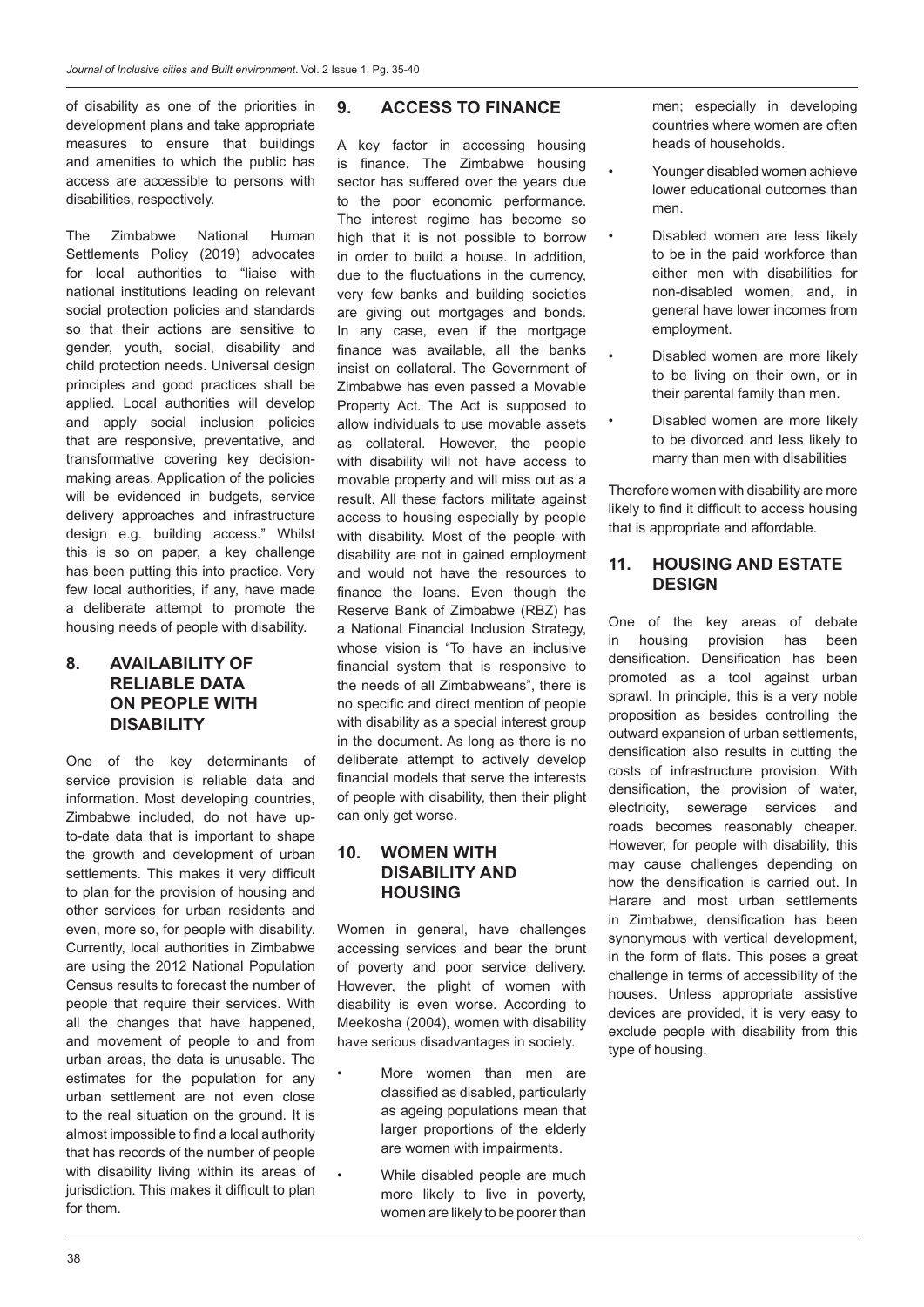# **12. CONCLUSION**

Housing is a basic human right. However, its provision is a function of a number of critical elements that have been discussed in this paper. Most urban local authorities are struggling to provide adequate and affordable housing to their residents. People living with disability are most affected by lack of affordable and accessible housing. In most cases, the planning, designing and development does not take into account their special needs. The issues highlighted in this paper require a multi-faceted, multistakeholder and multi-institutional approach to effectively address them.